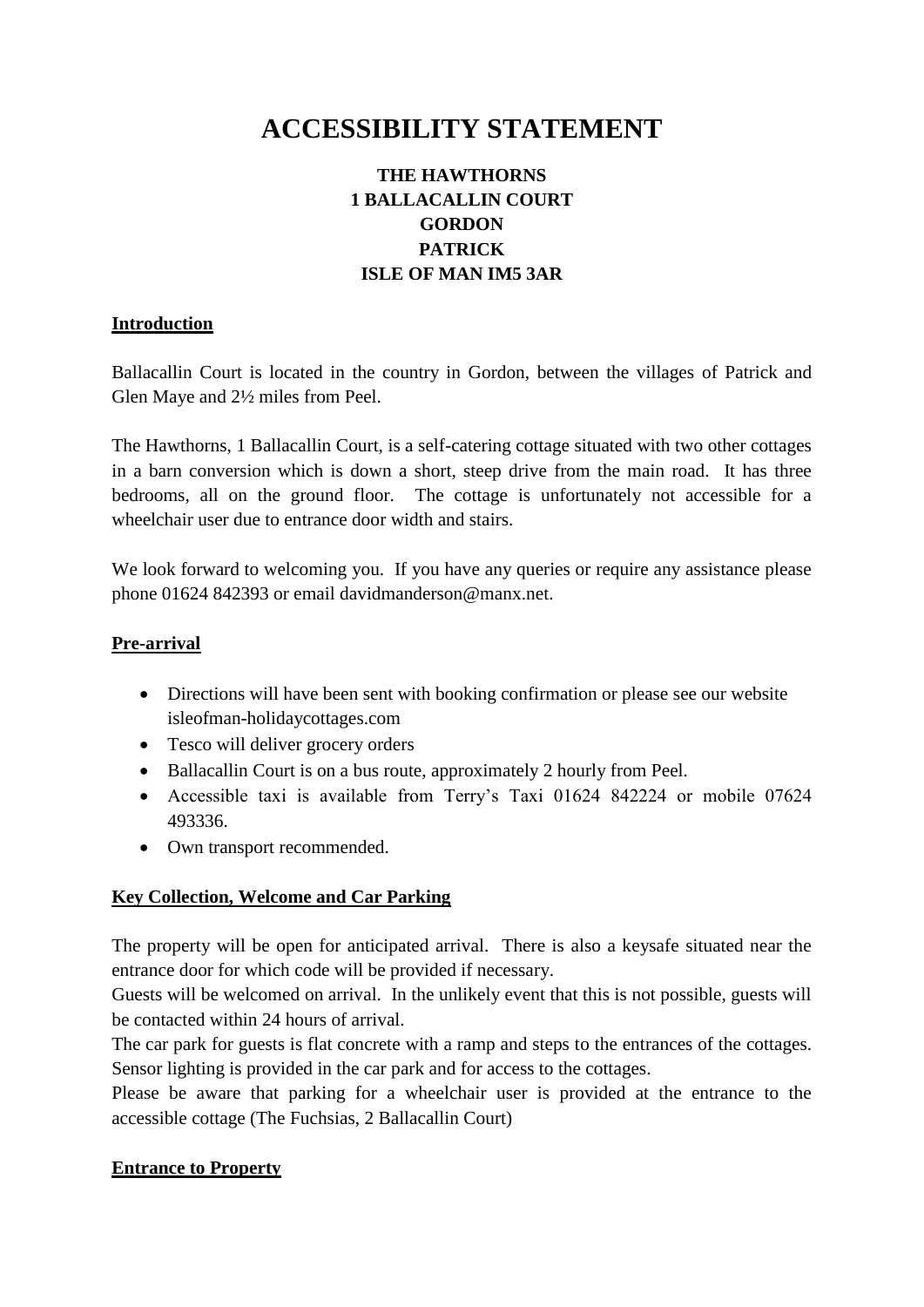From the car park a ramp and one set of 4 steps with handrail are provided for access to the entrances of the cottages.

Parking for a wheelchair user is provided at the entrance to the accessible cottage (No 2, The Fuchsias).

There is a level firm compacted gravel area at the entrance to the property with sensor light adjacent to the door

The entrance is level

A mat is situated just inside the door in the entrance hall which is well lit with ceiling spotlights

Internal floors are wood.

## **Halls, Stairs, Landings, Passageways**

Well lit with ceiling spotlights, wooden floors. Stairs with handrail, 3 steps to half landing, 9 further stairs to first floor.

## **Bedrooms**

- Three bedrooms, all on ground floor, any furniture can be moved.
- Unfortunately not appropriate for a wheelchair user due to door widths, bed heights and space beside and under beds.
- Two bedrooms provided with zip & link beds, therefore either twin or super king-size.
- The third small bedroom has twin beds (not zip  $&$  link).
- Each bedroom has a wardrobe (with non-adjustable hanging rail) and dressing table with stool.
- All bedrooms well lit with ceiling spotlights and bedside lights
- Floors wood, no colour contrast
- Non allergenic bedding can be provided on request. Bed linen is 100% cotton.

## **Bathrooms, Shower-rooms and Toilets**

- One bedroom with zip & link has en suite bathroom, containing bath with shower over, WC and wash hand basin with vanity unit.
- Family wetroom on ground floor, with shower, WC and wash hand basin with vanity unit.
- There is a cloakroom, containing WC and wash hand basin with vanity unit, on the first floor.

## **Sitting Room/Lounge**

• Situated on first floor, with 1 x 2 seater settee, 1 x 3 seater settee and upholstered stool, sideboard, coffee table and corner TV unit.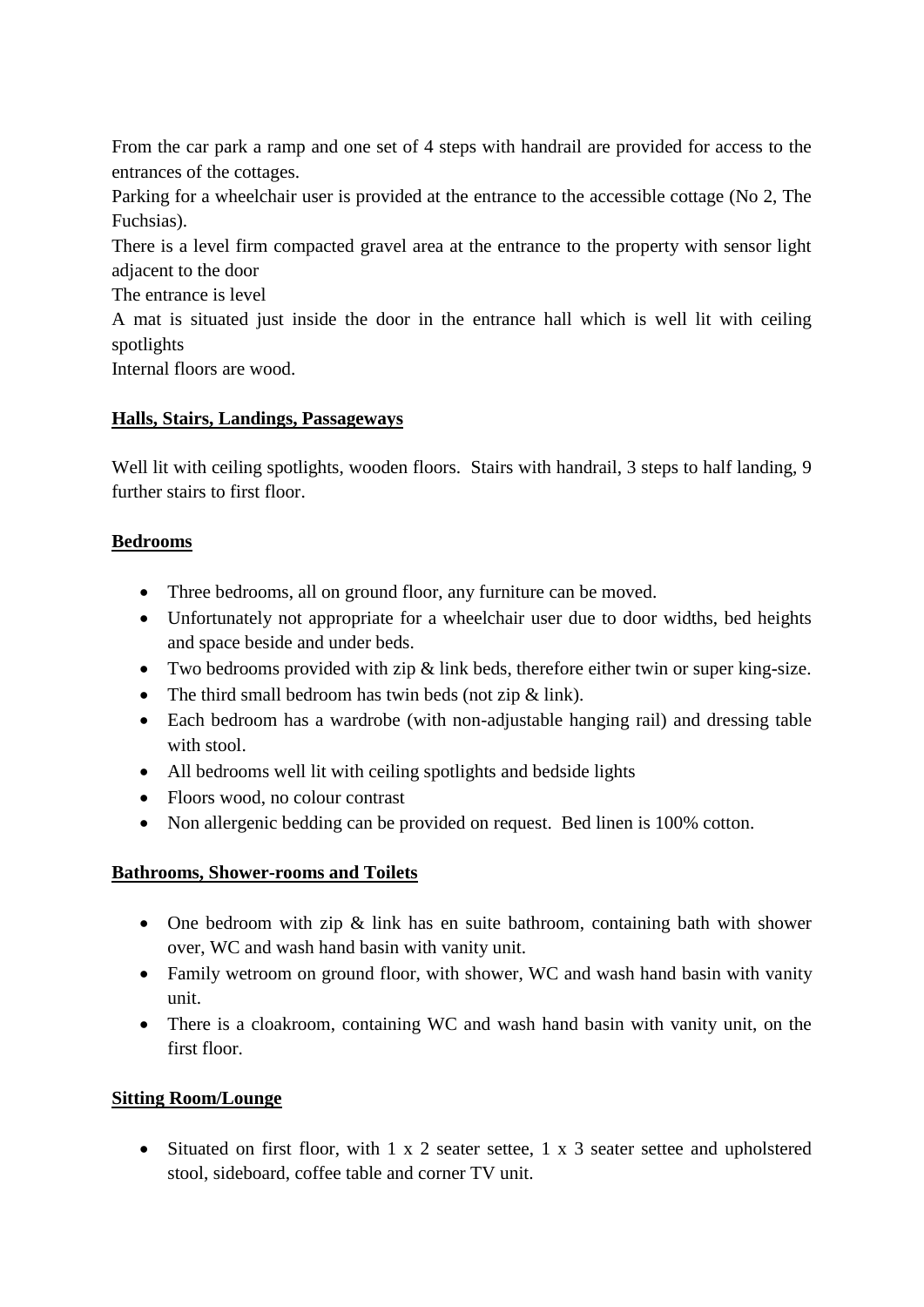- TV and DVD player provided, both with remote control. Manuals provided.
- Furniture moveable only on request.
- Well lit with ceiling spotlights
- Wooden floor

## **Kitchen/Dining Room**

Situated on first floor.

Fully equipped kitchen

- Oven with drop down door
- $\bullet$  Hob
- Microwave on work surface
- standard height work surfaces
- wall cupboards, contents of which could be moved to lower level on request
- sink unit with single mixer lever tap
- cordless kettle revolving 360°, fridge freezer
- under counter washing machine
- under counter dishwasher
- Manuals for appliances provided
- Dining table and 6 chairs provided (without arms)

Well lit with ceiling spotlights Wooden floor

## **Cloakroom**

Situated on first floor containing WC and wash hand basin with vanity unit.

## **Additional information**

- We do not accept pets, however if you wish to bring your assistance dog, please contact us to discuss your requirements
- Wooden floors throughout. No colour contrast
- Emergency/Medical and local information provided
- Free wifi
- Roaming facility essential for mobile phones

## **Future Plans**

Installation of woodburning stove Provision of more garden/leisure area